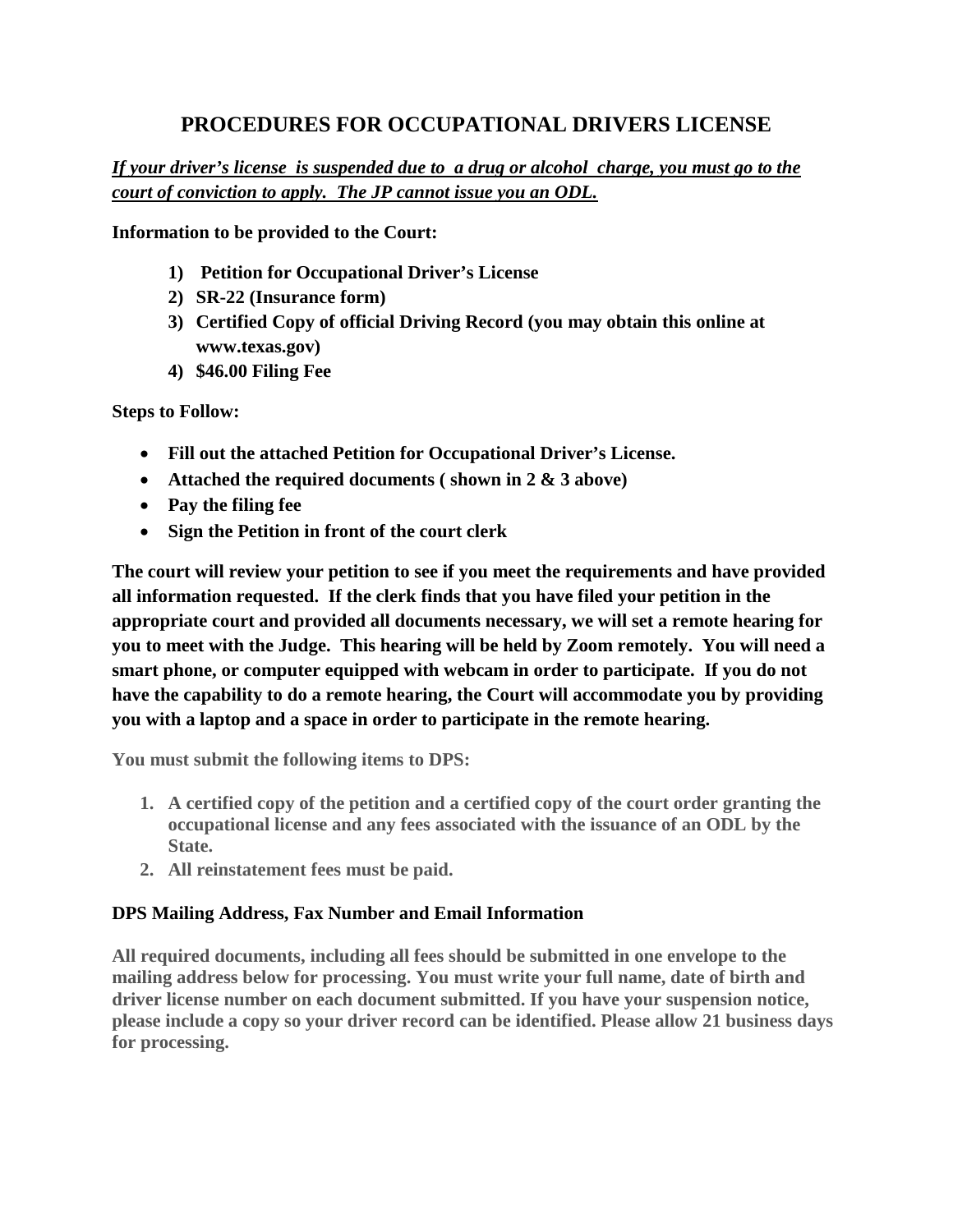**Mailing Address:**

**Texas Department of Public Safety Enforcement and Compliance Service P.O. Box 15999 Austin, TX 78761-5999**

**These documents can also be submitted by fax or email if you are not submitting any fees. Be sure to include your full name, date of birth, and driver license number for proper identification.**

**Fax Number: 512-424-2848**

**Email: driver.improvement@dps.texas.gov (Documents must be submitted in PDF format.)**

#### **After the Court grants the Issuance of an Occupational License:**

**The court order may be used as a driver license for 45 days from the date of the judge's signature while the request for an occupational license is processed. Once you receive your official license in the mail from DPS, you must carry the following in your vehicle at all times:**

**(1) The Occupational Driver's License (2) The SR-22 Insurance Certificate (3) A certified copy of the Order Granting Occupational Driver's License**

*If your work schedule changes and you need to travel at a different time than originally ordered, you may request the Judge to amend your court order.*

*Justice of the Peace, Pct 1 Royce W Smithey 210 S Main Street Bonham, Texas 75418*

*903-583-7489 office 903-583-2803 fax*

*Email: jp1@fanninco.net*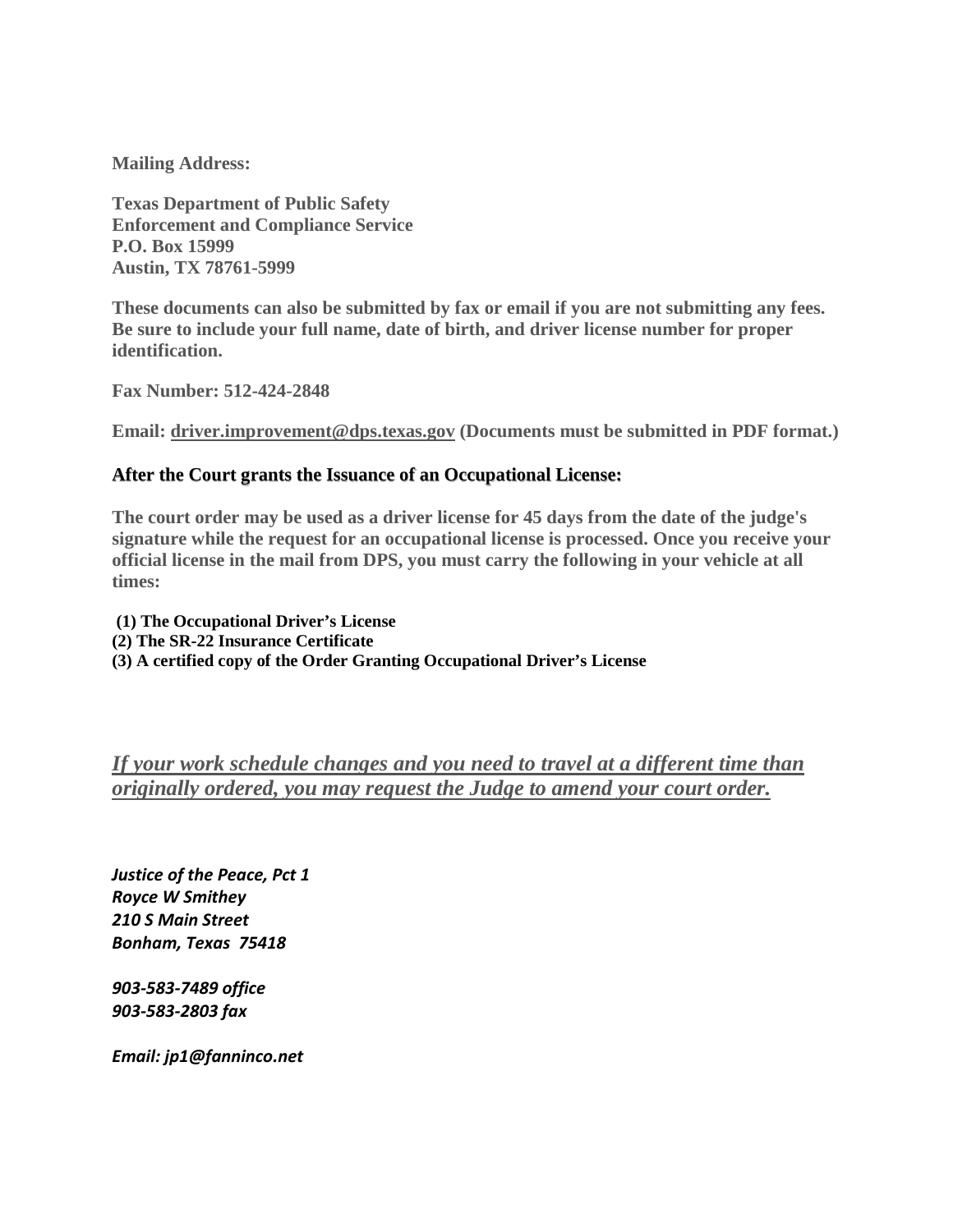**CAUSE NO. \_\_\_\_\_\_\_\_\_\_\_\_\_\_\_\_\_\_\_\_**

EX PARTE SUBSETS FOR THE JUSTICE COURT § PRECINCT NO. ONE

#### \_\_\_\_\_\_\_\_\_\_\_\_\_\_\_\_\_\_\_\_\_\_\_\_\_\_\_\_\_\_\_ § PETITIONER'S NAME SERIES SUPERFORMER'S NAME

## **PETITION FOR OCCUPATIONAL LICENSE**

§

I, \_\_\_\_\_\_\_\_\_\_\_\_\_\_\_\_\_\_\_\_\_\_\_\_\_\_\_\_\_\_\_\_\_\_\_\_\_\_\_\_\_\_\_\_\_\_\_\_\_\_\_\_, seek an occupational license from this court based on the information provided below. (You must swear that the information you provide in this petition is true and correct. Failure to provide true and accurate information may result in criminal penalties.)

## **Section 1. General Information.**

|    |  | My date of birth is: _______________________________. |                                    |  |        |     |
|----|--|-------------------------------------------------------|------------------------------------|--|--------|-----|
|    |  |                                                       |                                    |  |        |     |
| My |  |                                                       | mailing address (if different than |  | above) | is: |
|    |  |                                                       |                                    |  |        |     |
|    |  |                                                       |                                    |  |        |     |
|    |  |                                                       |                                    |  |        |     |

- $\Box$  I have been ordered by a magistrate to install an ignition interlock device on my vehicle, and/or not to operate any vehicle which is not equipped with an ignition interlock device.
- $\Box$  I have not been ordered by a magistrate to install an ignition interlock device on my vehicle, and/or not to operate any vehicle which is not equipped with an ignition interlock device.
- $\Box$  I have a commercial driver's license.
- $\Box$  I do not have a commercial driver's license.

## **Section 2. Reason(s) for Driver's License Suspension.**

 $\Box$  My driver's license has been suspended as the result of an arrest for an intoxicationrelated offense in \_\_\_\_\_\_\_\_\_\_\_\_\_\_\_\_\_\_\_\_\_\_\_\_\_\_\_\_\_ County, because: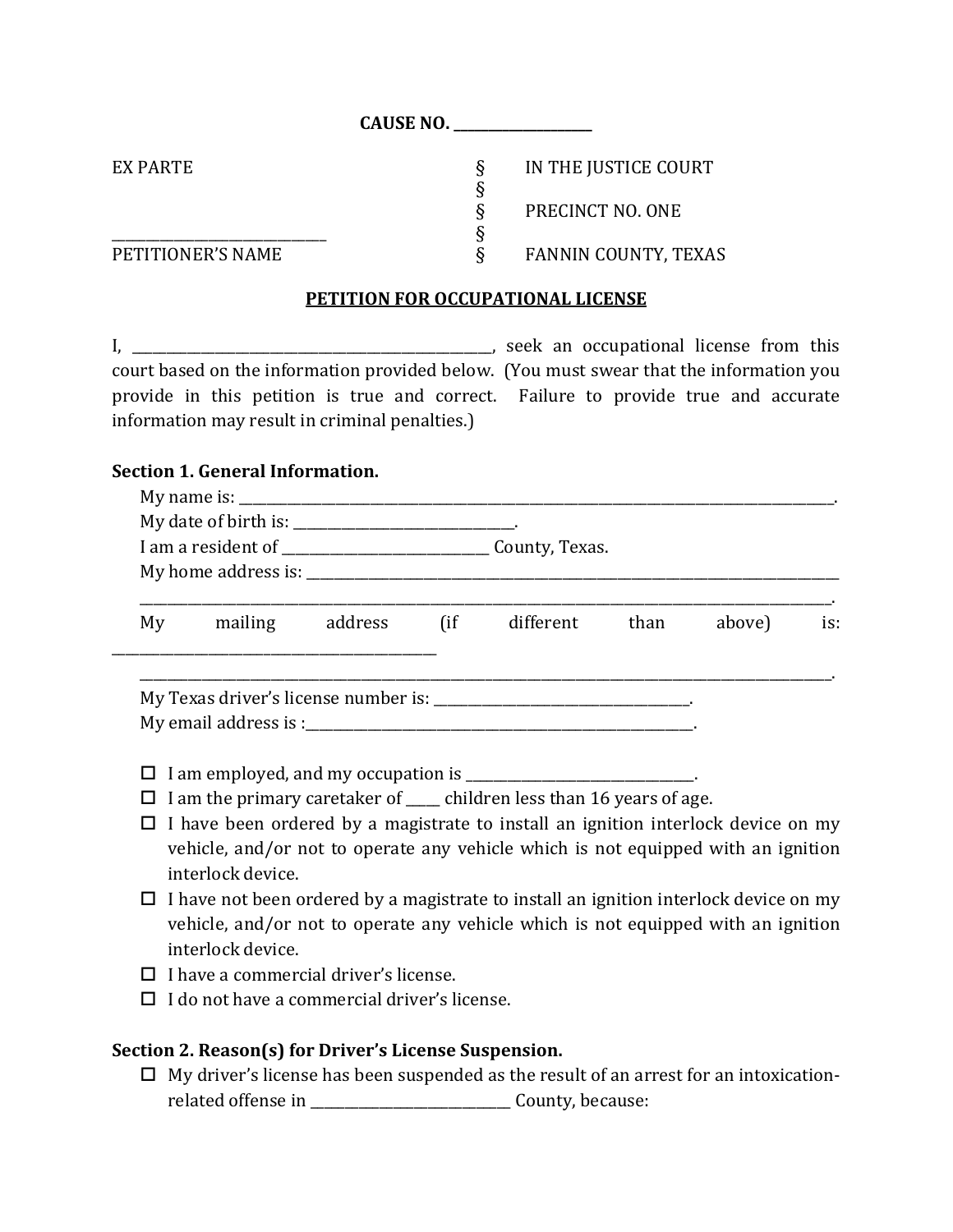- $\Box$  A peace officer requested a sample of my breath or blood and I refused; or
- $\Box$  I provided a sample of my breath or blood, and the sample contained an alcohol concentration greater than 0.08.
- $\Box$  My driver's license has been automatically suspended as the result of a conviction for Driving While Intoxicated (DWI) in a County or District Court.
- $\Box$  My driver's license has been suspended as the result of a conviction for a criminal offense in a justice or municipal court. (Please provide information regarding this offense, including the name of the court in which you were convicted, the cause number, and the type of offense, below.)
- $\Box$  My driver's license has been suspended as the result of a physical or mental disability.

\_\_\_\_\_\_\_\_\_\_\_\_\_\_\_\_\_\_\_\_\_\_\_\_\_\_\_\_\_\_\_\_\_\_\_\_\_\_\_\_\_\_\_\_\_\_\_\_\_\_\_\_\_\_\_\_\_\_\_\_\_\_\_\_\_\_\_\_\_\_\_\_\_\_\_\_\_\_\_\_\_\_\_\_\_\_\_\_\_\_\_\_\_\_\_\_\_ \_\_\_\_\_\_\_\_\_\_\_\_\_\_\_\_\_\_\_\_\_\_\_\_\_\_\_\_\_\_\_\_\_\_\_\_\_\_\_\_\_\_\_\_\_\_\_\_\_\_\_\_\_\_\_\_\_\_\_\_\_\_\_\_\_\_\_\_\_\_\_\_\_\_\_\_\_\_\_\_\_\_\_\_\_\_\_\_\_\_\_\_\_\_\_\_\_

- $\Box$  My driver's license has been suspended as the result of a conviction for Racing on a Highway.
- $\Box$  My driver's license has been suspended because a court found that I am a "habitual" violator of traffic laws."
- □ My driver's license has been suspended because a court ordered me to attend a Driver Education Program and suspended my license for 365 days.
- $\Box$  My driver's license has been suspended because of a failure to pay surcharges ordered by the State of Texas.

\_\_\_\_\_\_\_\_\_\_\_\_\_\_\_\_\_\_\_\_\_\_\_\_\_\_\_\_\_\_\_\_\_\_\_\_\_\_\_\_\_\_\_\_\_\_\_\_\_\_\_\_\_\_\_\_\_\_\_\_\_\_\_\_\_\_\_\_\_\_\_\_\_\_\_\_\_\_\_\_\_\_\_\_\_\_\_\_\_\_\_\_\_\_\_\_\_ \_\_\_\_\_\_\_\_\_\_\_\_\_\_\_\_\_\_\_\_\_\_\_\_\_\_\_\_\_\_\_\_\_\_\_\_\_\_\_\_\_\_\_\_\_\_\_\_\_\_\_\_\_\_\_\_\_\_\_\_\_\_\_\_\_\_\_\_\_\_\_\_\_\_\_\_\_\_\_\_\_\_\_\_\_\_\_\_\_\_\_\_\_\_\_\_\_ \_\_\_\_\_\_\_\_\_\_\_\_\_\_\_\_\_\_\_\_\_\_\_\_\_\_\_\_\_\_\_\_\_\_\_\_\_\_\_\_\_\_\_\_\_\_\_\_\_\_\_\_\_\_\_\_\_\_\_\_\_\_\_\_\_\_\_\_\_\_\_\_\_\_\_\_\_\_\_\_\_\_\_\_\_\_\_\_\_\_\_\_\_\_\_\_\_ \_\_\_\_\_\_\_\_\_\_\_\_\_\_\_\_\_\_\_\_\_\_\_\_\_\_\_\_\_\_\_\_\_\_\_\_\_\_\_\_\_\_\_\_\_\_\_\_\_\_\_\_\_\_\_\_\_\_\_\_\_\_\_\_\_\_\_\_\_\_\_\_\_\_\_\_\_\_\_\_\_\_\_\_\_\_\_\_\_\_\_\_\_\_\_\_\_

 $\Box$  My driver's license has been suspended for another reason, described below:

### **Section 3. Essential Need.**

(Note: In order to obtain an occupational license, you must demonstrate an essential need to operate a motor vehicle. The Texas Transportation Code defines "essential need" as the "need of a person for the operation of a motor vehicle: (A) in the performance of an occupation or trade or for transportation to and from the place at which the person practices the person's occupation or trade; (B) for transportation to and from an educational facility in which the person is enrolled; or (C) in the performance of essential household duties." In order to demonstrate an essential need to operate a motor vehicle, you may attach additional documentation, such as a letter from your employer. If you attach additional documentation, be sure to check the appropriate box in Section 5 of this petition.)

I am seeking this occupational license in order to *(check all that apply)*:

 $\Box$  Travel to and from my place of work;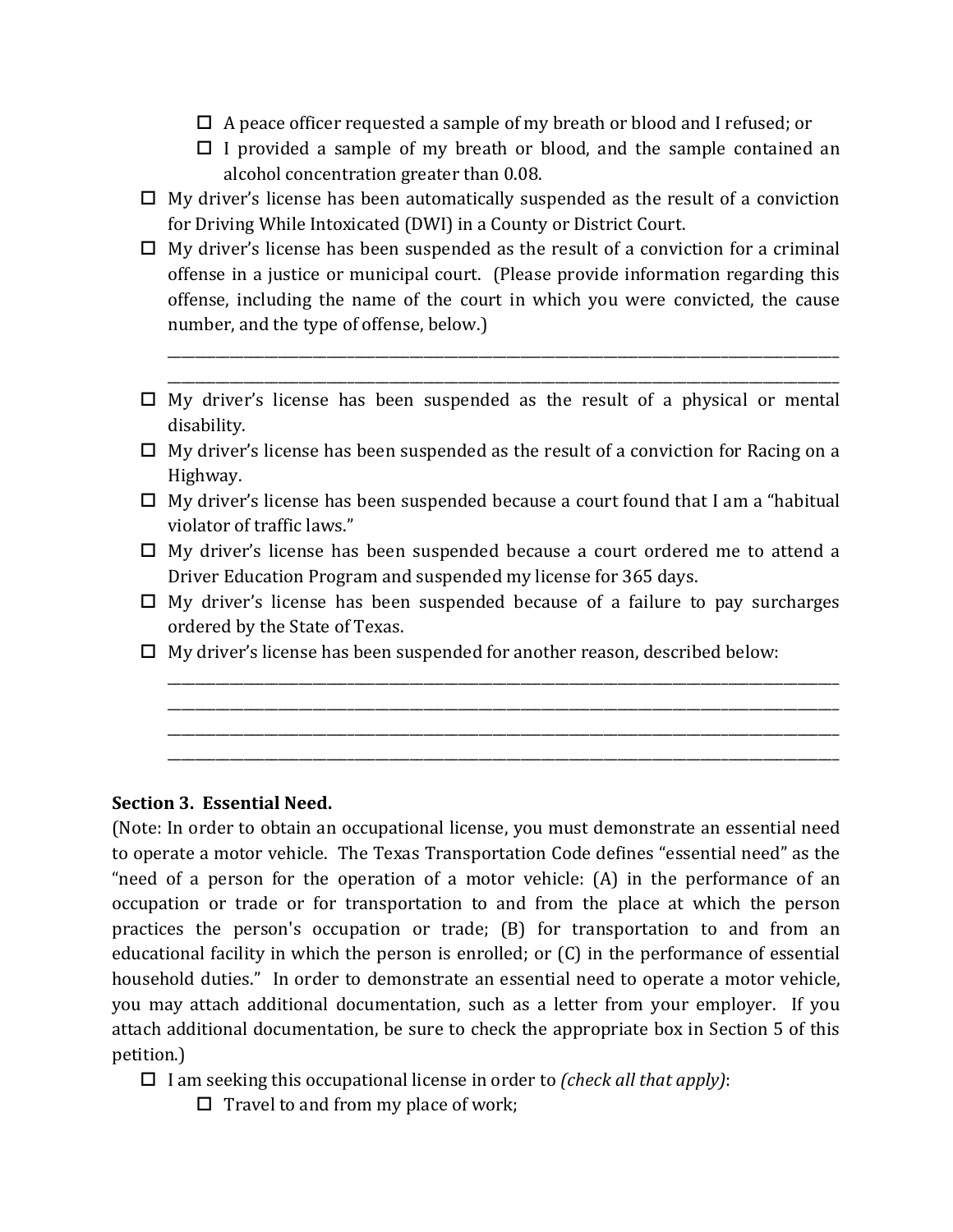- $\Box$  Perform the duties of my job;
- $\Box$  Travel to and from school; or
- $\Box$  Perform essential household duties.

The following are addresses and descriptions of all destinations to which I seek to travel with my occupational license:

Below, I have fully described all public transportation options within one mile of any destination described above, including my home, place of work, school, or place where I perform essential household duties. Public transportation options may include bus service, rail service, rural automobile service, ride-sharing services, etc.

- $\Box$  I am the only member of my household who owns, leases, or has access to a motor vehicle.
- $\Box$  A member of my household other than me owns, leases, or has access to a motor vehicle. (Please describe this person's weekly schedule below.)

 $\sim$ 

 $\Box$  I own a bicycle or other means of non-motorized conveyance, described below.

| $\Box$ My work or school schedule is the same every week: I work or attend school during |
|------------------------------------------------------------------------------------------|
| the following hours on the following days of the week (check all that apply):            |
|                                                                                          |

| □ Monday: _________________ |
|-----------------------------|
| $\Box$ Tuesday:             |
|                             |
|                             |
|                             |
|                             |
|                             |
|                             |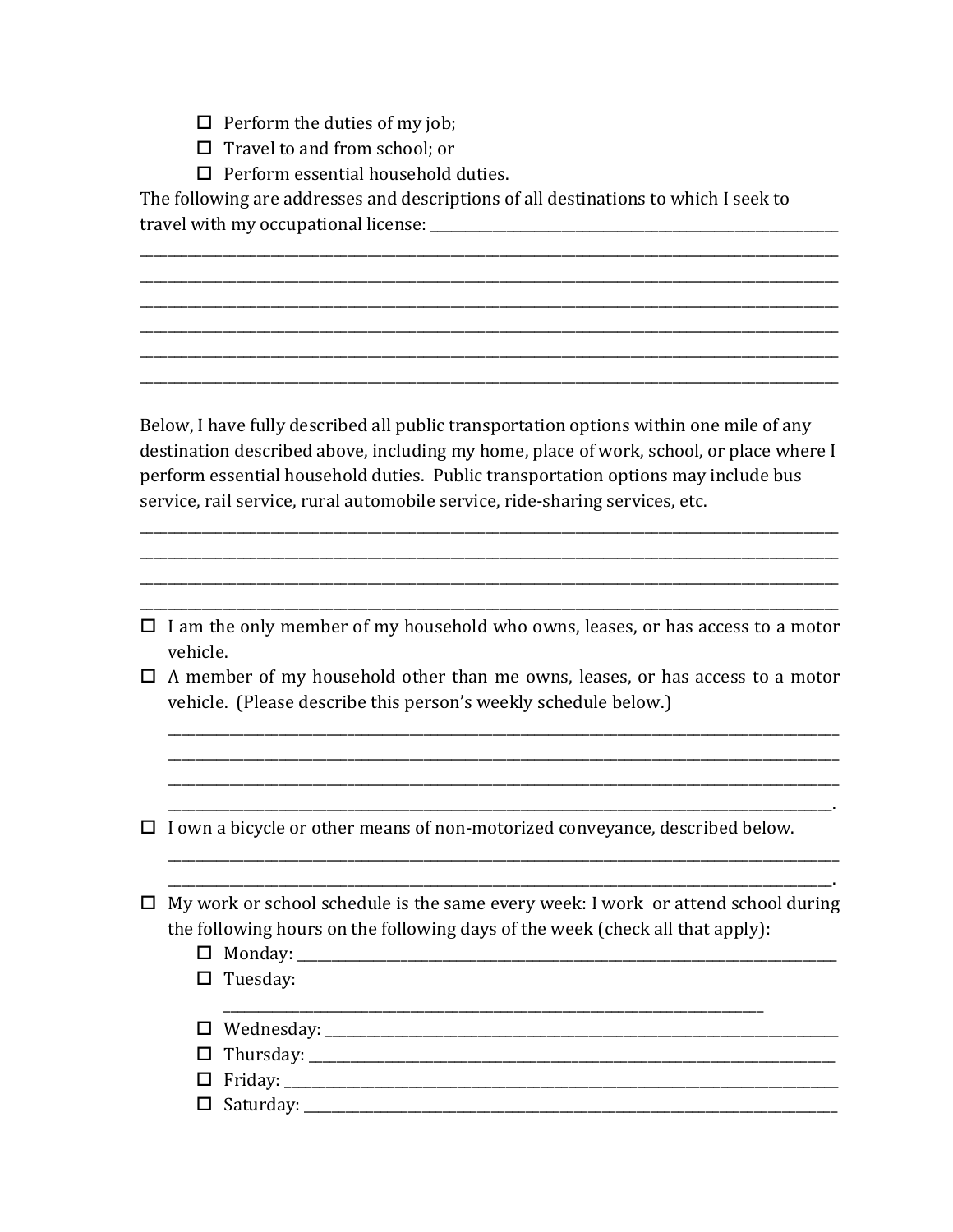Sunday: \_\_\_\_\_\_\_\_\_\_\_\_\_\_\_\_\_\_\_\_\_\_\_\_\_\_\_\_\_\_\_\_\_\_\_\_\_\_\_\_\_\_\_\_\_\_\_\_\_\_\_\_\_\_\_\_\_\_\_\_\_\_\_\_\_\_\_\_\_\_\_\_\_\_\_\_\_\_\_

 $\Box$  My work or school schedule varies from week to week. (If you check this box, provide a general description of your work or school schedule below, including the total number of hours you work or attend school each week, days of the week on which you never work or attend school, days of the week on which you always work or attend school, and the earliest time your work or school day begins and the latest time your work or school day ends.)

\_\_\_\_\_\_\_\_\_\_\_\_\_\_\_\_\_\_\_\_\_\_\_\_\_\_\_\_\_\_\_\_\_\_\_\_\_\_\_\_\_\_\_\_\_\_\_\_\_\_\_\_\_\_\_\_\_\_\_\_\_\_\_\_\_\_\_\_\_\_\_\_\_\_\_\_\_\_\_\_\_\_\_\_\_\_\_\_\_\_\_\_\_\_\_\_\_ \_\_\_\_\_\_\_\_\_\_\_\_\_\_\_\_\_\_\_\_\_\_\_\_\_\_\_\_\_\_\_\_\_\_\_\_\_\_\_\_\_\_\_\_\_\_\_\_\_\_\_\_\_\_\_\_\_\_\_\_\_\_\_\_\_\_\_\_\_\_\_\_\_\_\_\_\_\_\_\_\_\_\_\_\_\_\_\_\_\_\_\_\_\_\_\_\_ \_\_\_\_\_\_\_\_\_\_\_\_\_\_\_\_\_\_\_\_\_\_\_\_\_\_\_\_\_\_\_\_\_\_\_\_\_\_\_\_\_\_\_\_\_\_\_\_\_\_\_\_\_\_\_\_\_\_\_\_\_\_\_\_\_\_\_\_\_\_\_\_\_\_\_\_\_\_\_\_\_\_\_\_\_\_\_\_\_\_\_\_\_\_\_\_\_

\_\_\_\_\_\_\_\_\_\_\_\_\_\_\_\_\_\_\_\_\_\_\_\_\_\_\_\_\_\_\_\_\_\_\_\_\_\_\_\_\_\_\_\_\_\_\_\_\_\_\_\_\_\_\_\_\_\_\_\_\_\_\_\_\_\_\_\_\_\_\_\_\_\_\_\_\_\_\_\_\_\_\_\_\_\_\_\_\_\_\_\_\_\_\_\_.  $\Box$  My job duties include automobile travel. My employer requires me to travel by automobile to perform the following tasks:

\_\_\_\_\_\_\_\_\_\_\_\_\_\_\_\_\_\_\_\_\_\_\_\_\_\_\_\_\_\_\_\_\_\_\_\_\_\_\_\_\_\_\_\_\_\_\_\_\_\_\_\_\_\_\_\_\_\_\_\_\_\_\_\_\_\_\_\_\_\_\_\_\_\_\_\_\_\_\_\_\_\_\_\_\_\_\_\_\_\_\_\_\_\_\_\_\_ \_\_\_\_\_\_\_\_\_\_\_\_\_\_\_\_\_\_\_\_\_\_\_\_\_\_\_\_\_\_\_\_\_\_\_\_\_\_\_\_\_\_\_\_\_\_\_\_\_\_\_\_\_\_\_\_\_\_\_\_\_\_\_\_\_\_\_\_\_\_\_\_\_\_\_\_\_\_\_\_\_\_\_\_\_\_\_\_\_\_\_\_\_\_\_\_\_ \_\_\_\_\_\_\_\_\_\_\_\_\_\_\_\_\_\_\_\_\_\_\_\_\_\_\_\_\_\_\_\_\_\_\_\_\_\_\_\_\_\_\_\_\_\_\_\_\_\_\_\_\_\_\_\_\_\_\_\_\_\_\_\_\_\_\_\_\_\_\_\_\_\_\_\_\_\_\_\_\_\_\_\_\_\_\_\_\_\_\_\_\_\_\_\_\_

\_\_\_\_\_\_\_\_\_\_\_\_\_\_\_\_\_\_\_\_\_\_\_\_\_\_\_\_\_\_\_\_\_\_\_\_\_\_\_\_\_\_\_\_\_\_\_\_\_\_\_\_\_\_\_\_\_\_\_\_\_\_\_\_\_\_\_\_\_\_\_\_\_\_\_\_\_\_\_\_\_\_\_\_\_\_\_\_\_\_\_\_\_\_\_\_\_ \_\_\_\_\_\_\_\_\_\_\_\_\_\_\_\_\_\_\_\_\_\_\_\_\_\_\_\_\_\_\_\_\_\_\_\_\_\_\_\_\_\_\_\_\_\_\_\_\_\_\_\_\_\_\_\_\_\_\_\_\_\_\_\_\_\_\_\_\_\_\_\_\_\_\_\_\_\_\_\_\_\_\_\_\_\_\_\_\_\_\_\_\_\_\_\_\_

 $\Box$  I perform the following essential household duties:

- \_\_\_\_\_\_\_\_\_\_\_\_\_\_\_\_\_\_\_\_\_\_\_\_\_\_\_\_\_\_\_\_\_\_\_\_\_\_\_\_\_\_\_\_\_\_\_\_\_\_\_\_\_\_\_\_\_\_\_\_\_\_\_\_\_\_\_\_\_\_\_\_\_\_\_\_\_\_\_\_\_\_\_\_\_\_\_\_\_\_\_\_\_\_\_\_.  $\Box$  In order to perform the essential household duties described above, I must travel by automobile during the following hours on the following days of the week *(check all that apply)*:
	- Monday: \_\_\_\_\_\_\_\_\_\_\_\_\_\_\_\_\_\_\_\_\_\_\_\_\_\_\_\_\_\_\_\_\_\_\_\_\_\_\_\_\_\_\_\_\_\_\_\_\_\_\_\_\_\_\_\_\_\_\_\_\_\_\_\_\_\_\_\_\_\_\_\_\_\_\_\_\_\_
	- $\square$  Tuesday:
		- \_\_\_\_\_\_\_\_\_\_\_\_\_\_\_\_\_\_\_\_\_\_\_\_\_\_\_\_\_\_\_\_\_\_\_\_\_\_\_\_\_\_\_\_\_\_\_\_\_\_\_\_\_\_\_\_\_\_\_\_\_\_\_\_\_\_\_\_\_\_\_\_\_\_\_\_\_\_
	- Wednesday: \_\_\_\_\_\_\_\_\_\_\_\_\_\_\_\_\_\_\_\_\_\_\_\_\_\_\_\_\_\_\_\_\_\_\_\_\_\_\_\_\_\_\_\_\_\_\_\_\_\_\_\_\_\_\_\_\_\_\_\_\_\_\_\_\_\_\_\_\_\_\_\_\_\_
	- Thursday: \_\_\_\_\_\_\_\_\_\_\_\_\_\_\_\_\_\_\_\_\_\_\_\_\_\_\_\_\_\_\_\_\_\_\_\_\_\_\_\_\_\_\_\_\_\_\_\_\_\_\_\_\_\_\_\_\_\_\_\_\_\_\_\_\_\_\_\_\_\_\_\_\_\_\_\_
	- Friday: \_\_\_\_\_\_\_\_\_\_\_\_\_\_\_\_\_\_\_\_\_\_\_\_\_\_\_\_\_\_\_\_\_\_\_\_\_\_\_\_\_\_\_\_\_\_\_\_\_\_\_\_\_\_\_\_\_\_\_\_\_\_\_\_\_\_\_\_\_\_\_\_\_\_\_\_\_\_\_\_
	- Saturday: \_\_\_\_\_\_\_\_\_\_\_\_\_\_\_\_\_\_\_\_\_\_\_\_\_\_\_\_\_\_\_\_\_\_\_\_\_\_\_\_\_\_\_\_\_\_\_\_\_\_\_\_\_\_\_\_\_\_\_\_\_\_\_\_\_\_\_\_\_\_\_\_\_\_\_\_\_
	- Sunday: \_\_\_\_\_\_\_\_\_\_\_\_\_\_\_\_\_\_\_\_\_\_\_\_\_\_\_\_\_\_\_\_\_\_\_\_\_\_\_\_\_\_\_\_\_\_\_\_\_\_\_\_\_\_\_\_\_\_\_\_\_\_\_\_\_\_\_\_\_\_\_\_\_\_\_\_\_\_\_
- $\Box$  In order to:
	- $\Box$  Travel to school;
	- $\Box$  Travel to my place of work;
	- $\Box$  Perform my job duties; or
	- $\Box$  Travel to the place I perform essential household duties;

I must travel by automobile to or through the following Texas counties (please fully describe all counties and routes traveled):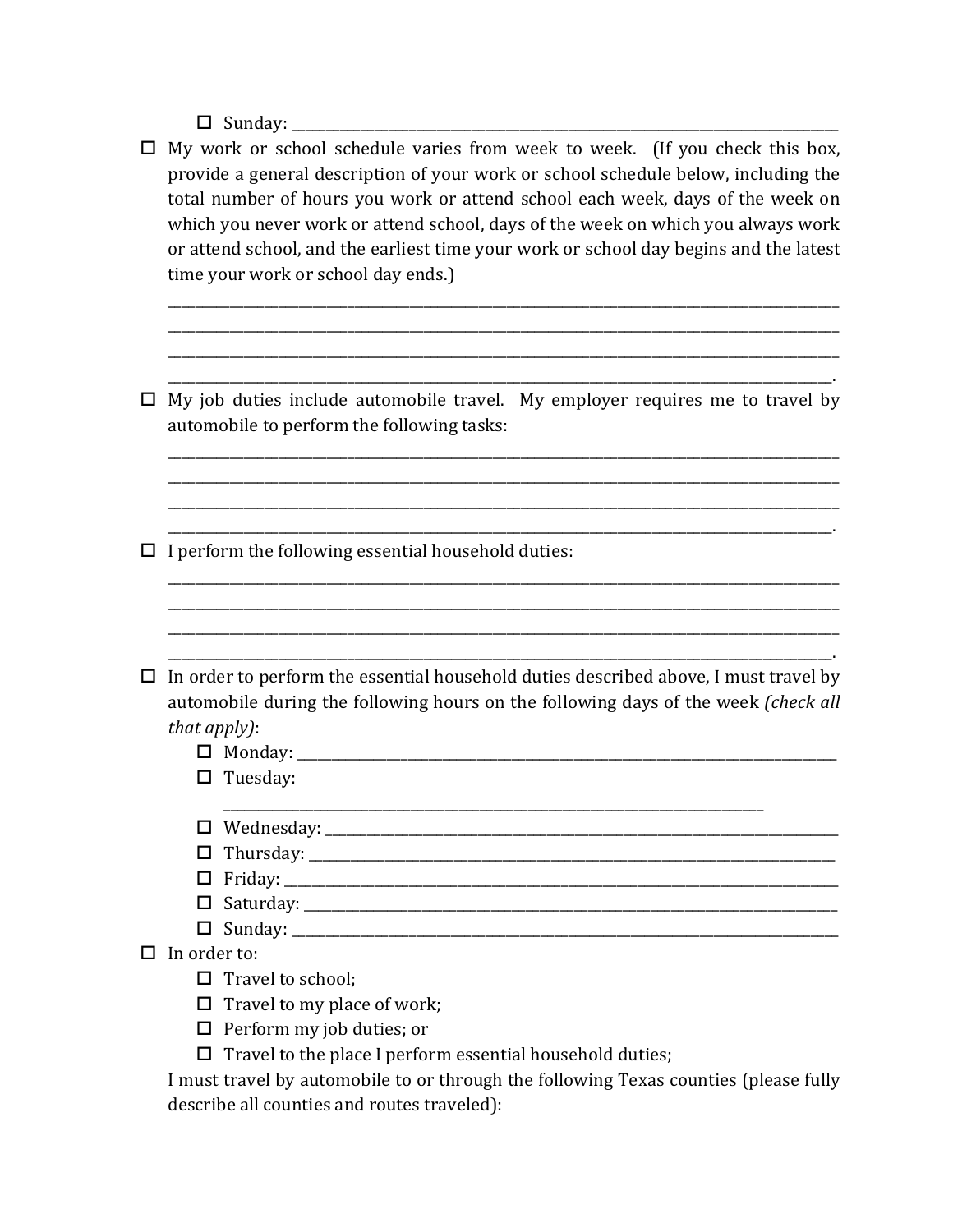#### **Section 4. Suspension History**

My driver's license has previously been suspended for:

 $\Box$  A second or subsequent conviction for Driving While Intoxicated (Section 49.04, Penal Code); Intoxication Assault (Section 49.07, Penal Code), or Intoxication Manslaughter (Section 49.08, Penal Code), committed within five years of a previous conviction for Driving While Intoxicated (Section 49.04, Penal Code); Intoxication Assault (Section 49.07, Penal Code), or Intoxication Manslaughter (Section 49.08, Penal Code).

\_\_\_\_\_\_\_\_\_\_\_\_\_\_\_\_\_\_\_\_\_\_\_\_\_\_\_\_\_\_\_\_\_\_\_\_\_\_\_\_\_\_\_\_\_\_\_\_\_\_\_\_\_\_\_\_\_\_\_\_\_\_\_\_\_\_\_\_\_\_\_\_\_\_\_\_\_\_\_\_\_\_\_\_\_\_\_\_\_\_\_\_\_\_\_\_\_ \_\_\_\_\_\_\_\_\_\_\_\_\_\_\_\_\_\_\_\_\_\_\_\_\_\_\_\_\_\_\_\_\_\_\_\_\_\_\_\_\_\_\_\_\_\_\_\_\_\_\_\_\_\_\_\_\_\_\_\_\_\_\_\_\_\_\_\_\_\_\_\_\_\_\_\_\_\_\_\_\_\_\_\_\_\_\_\_\_\_\_\_\_\_\_\_\_ \_\_\_\_\_\_\_\_\_\_\_\_\_\_\_\_\_\_\_\_\_\_\_\_\_\_\_\_\_\_\_\_\_\_\_\_\_\_\_\_\_\_\_\_\_\_\_\_\_\_\_\_\_\_\_\_\_\_\_\_\_\_\_\_\_\_\_\_\_\_\_\_\_\_\_\_\_\_\_\_\_\_\_\_\_\_\_\_\_\_\_\_\_\_\_\_\_ \_\_\_\_\_\_\_\_\_\_\_\_\_\_\_\_\_\_\_\_\_\_\_\_\_\_\_\_\_\_\_\_\_\_\_\_\_\_\_\_\_\_\_\_\_\_\_\_\_\_\_\_\_\_\_\_\_\_\_\_\_\_\_\_\_\_\_\_\_\_\_\_\_\_\_\_\_\_\_\_\_\_\_\_\_\_\_\_\_\_\_\_\_\_\_\_.

In the past five years, my license has been suspended for:

- $\Box$  A refusal to submit to the taking of a breath or blood specimen following an arrest for an offense prohibiting the operation of a motor vehicle or an offense prohibiting the operation of a watercraft while intoxicated, under the influence of alcohol, or under the influence of a controlled substance.
- $\Box$  An analysis of a breath or blood specimen showing an alcohol concentration of .08 or above, following an arrest for an offense prohibiting the operation of a motor vehicle or watercraft while intoxicated.
- $\Box$  A conviction for Driving While Intoxicated (Section 49.04, Penal Code); Intoxication Assault (Section 49.07, Penal Code), or Intoxication Manslaughter (Section 49.08, Penal Code).
- $\Box$  A conviction for an offense other than Driving While Intoxicated (Section 49.04, Penal Code); Intoxication Assault (Section 49.07, Penal Code), or Intoxication Manslaughter (Section 49.08, Penal Code) prohibiting the operation of a motor vehicle or watercraft while intoxicated, under the influence of alcohol, or under the influence of a controlled substance.

## **Section 5. Additional Documents.**

- $\Box$  I have obtained evidence of financial responsibility, which is attached to my petition. (Note: You may not be issued an occupational license unless you obtain evidence of financial responsibility.)
- $\Box$  I have attached a certified copy of my driving record to this petition. (Note: the court cannot grant your petition without reviewing your driving record.)